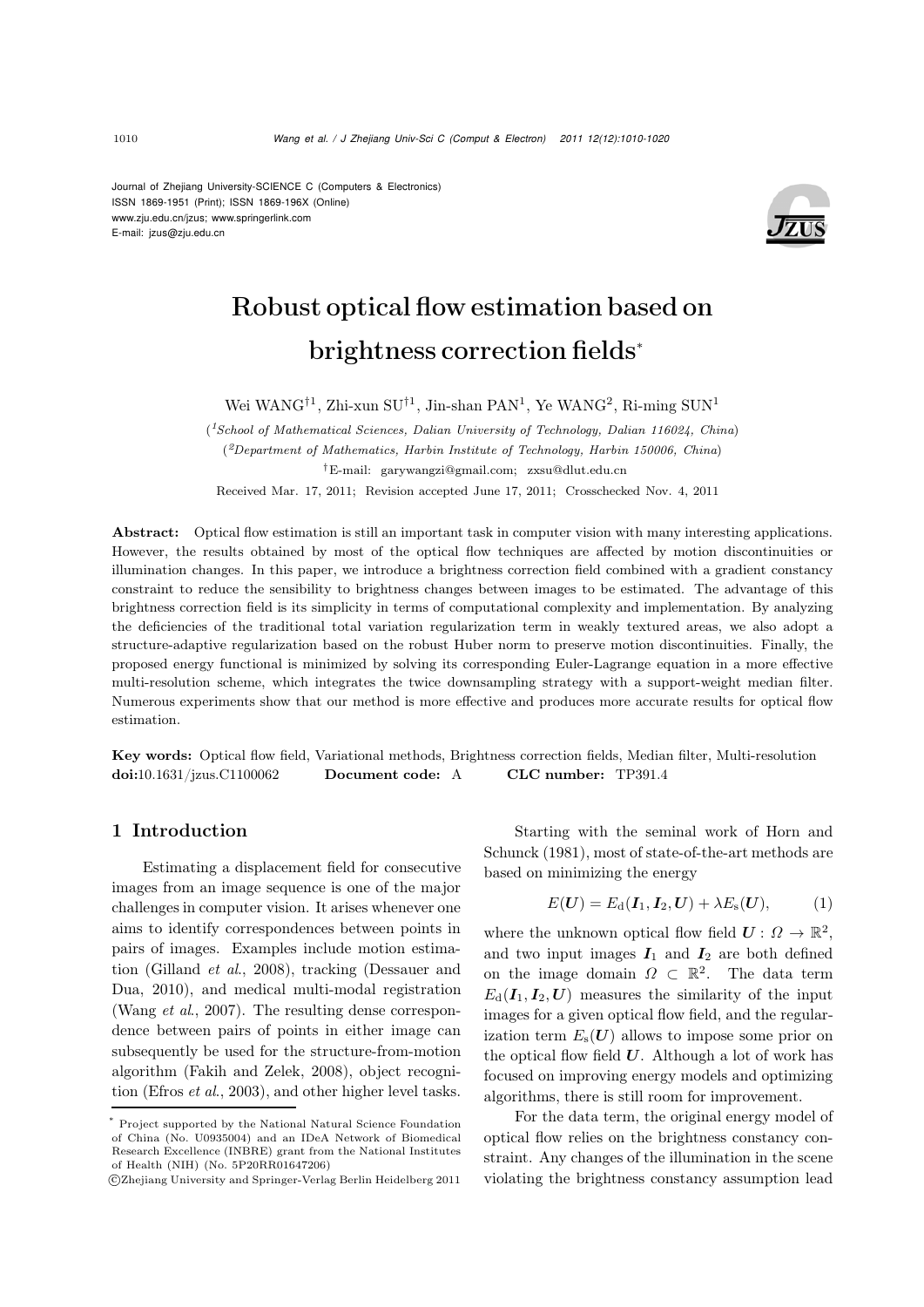to unsatisfactory results. To deal with the problem of brightness variations, many methods have been proposed (Gennert and Negahdaripour, 1987; Negahdaripour, 1998; Haussecker and Fleet, 2001; Kim *et al*., 2005; Teng *et al*., 2005). For example, Gennert and Negahdaripour (1987) proposed to replace this constancy constraint with a linear model between image brightness values. Haussecker and Fleet (2001) proposed some physical models of brightness variations, including the brightness variations caused by diffusion, moving illumination envelope or changed surface orientation, etc., for optical flow computation. However, these physical models are usually constructed from some prior knowledge about the system. Thus, their methods are appropriate only for the applications where the physical model is known in advance. Also, they cannot deal with the optical flow globally. Kim *et al*. (2005) proposed an integrated approach that incorporates Gennert and Negahdaripour (1987)'s formulation with the robust statistical framework of Black and Anandan (1996). Teng *et al*. (2005) adopted the revised definition of the optical flow proposed by Gennert *et al*. and embedded a generalized dynamic image model (GDIM) (Negahdaripour, 1998) into a gradient-based regularization method to estimate the revised optical flow. Although these methods can deal with the illumination variations, they have many parameters that need to be carefully tuned in order to obtain desirable results. They adopt the robust log function, leading to a highly non-convex model, and this adds to the difficulty in the computing.

For the regularization term, the classic Horn and Schunck (HS) model uses a homogeneous regularization term that does not respect any flow discontinuities. Since different image objects may move in different directions, it is also desirable to permit discontinuities. The total variation (TV) regularization allows to retrieve flow discontinuities. There are also many works on robust functions and isotropic/anisotropic regularization formulations to retrieve flow discontinuity (Shulman and Herve, 1989; Black and Anandan, 1996; Brox *et al*., 2004; Bruhn *et al*., 2005; Zach *et al*., 2007; Steinbrücker and Pock, 2009). The TV regularization is an  $L<sup>1</sup>$  penalization of the flow gradient magnitudes. However, due to the tendency of the  $L^1$  norm to favor sparse solutions (i.e., lots of 'zeros'), the fill-in effect leads to piecewise constant solutions ('staircasing' in a 1D setting) in weakly textured areas. Huber (1973) proposed a quadratic penalization function in the field of robust statistics to reduce 'staircasing' effect. Werlberger *et al*. (2009) proposed to replace an isotropic TV regularization, e.g., used in Wedel *et al*. (2009a), with an anisotropic (image-driven) Huber regularization term. For many real-world examples, discontinuities of the motion field tend to coincide with object boundaries and discontinuities of the brightness function. Wedel *et al*. (2009b) proposed a structure-adaptive regularization term.

The optimization algorithm and the implementation are also important for improving the accuracy of the estimated flow fields. Most methods adopt the coarse-to-fine strategy. These methods include: temporal averaging of image derivatives (Hsiao *et al*., 2003), texture decomposition (Zach *et al*., 2007; Wedel *et al*., 2009a), the robust statistical framework of Black and Anandan (1996), and bicubic interpolation-based warping (Lempitsky *et al*., 2008). One problem of the coarse-to-fine strategy resides in the warping process, which transforms images by a coarser estimated field. Works of Cassisa *et al.* (2009) and Steinbrücker and Pock (2009) for optical flow computation do not need the warping step. If the estimation at a coarser level is pretty close to the exact coarser field, however, errors introduced by the warping process are negligible. Thus, both the downsampling strategy and using an advanced filter to intermediate flow values before the warping process are very important. Wedel *et al*. (2009a) adopted the median filtering after each incremental estimation step to remove a lot of outliers. Sun *et al*. (2010) used a weighted filter (Yoon and Kweon, 2006) model to improve the accuracy of the recovered optical flow field.

Based on the above analysis, we propose a new energy model for robust optical flow estimation. Its data term combines the brightness correction field with gradient constancy constraints. Unlike the physical model and the linear model of brightness variations mentioned above, this brightness correction field is based on a regularization operator. It takes into account non-stationary brightness relationship and reduces the sensibility to brightness changes. To decrease the 'staircasing' effect caused by the TV regularization term in weakly textured areas, a structure-adaptive regularization term based on the Huber norm is adopted. The Euler-Lagrange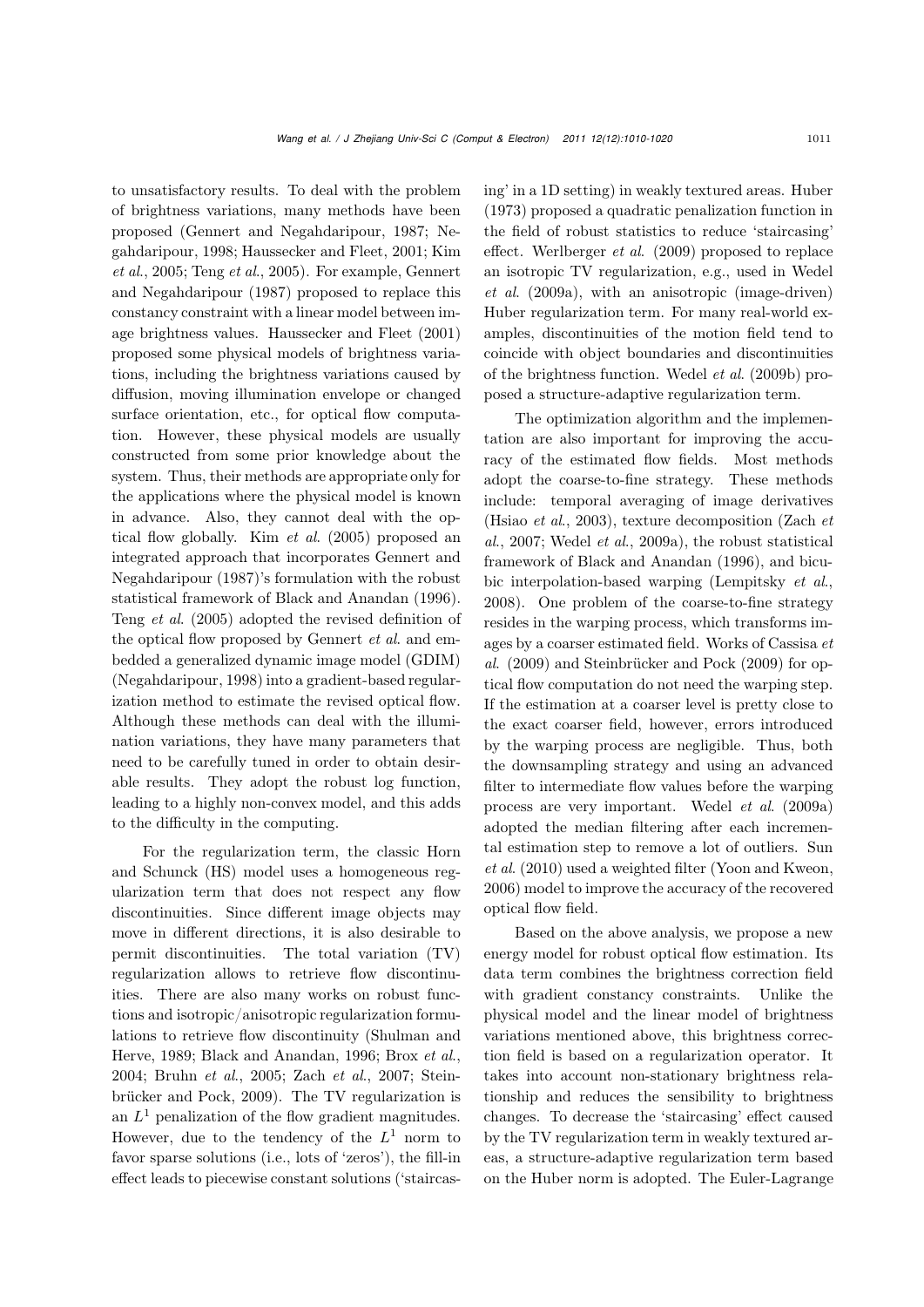equation of the proposed energy model is solved by an effective multi-resolution scheme, which uses the downsampling strategy twice with different downsampling factors. Thus, the proposed strategy can recover the missing details that are caused by the traditional coarse-to-fine scheme. After each warping step, a support-weight median filter is applied to the newly computed flow field. It helps to remove outliers robustly.

## 2 Methodology

## 2.1 Data term with the brightness correction field

At the beginning of optical flow estimation, the data term is based on the assumption that the brightness of a pixel is not changed by the displacement. However, in realistic scenarios, the brightness constancy assumption almost never holds. For example, a pixel can change its brightness value because an object moves (translates or rotates) to another part of the scene with the different lighting or because the illumination of the scene changes (globally or locally) in time. To handle this issue, one has to take into account non-stationary brightness variation relationship. Previous works have focused on the physical model (Haussecker and Fleet, 2001) or the linear model of brightness variations (Gennert and Negahdaripour, 1987; Kim *et al*., 2005; Teng *et al*., 2005). Unlike these two models of the brightness variation, our brightness correction field model does not need to know in advance the physical model underlying the brightness variation and does not have many parameters that need to be carefully tuned in order to obtain desirable results. It is directly defined as

$$
I_2(X + U(X)) = I_1(X) - M(X), \qquad (2)
$$

where  $M(X)$  is a brightness correction field (note that for any two images there always exists a correction field  $M(X)$ ).  $U(X)$  is the optical flow vector representing the displacement between frames  $I_1$  and *I*2. The maximum a posteriori (MAP) approach to estimating  $U$  and  $M$  is to maximize the conditional probability:

$$
p(\boldsymbol{U},\boldsymbol{M}|\boldsymbol{I}_1,\boldsymbol{I}_2) \propto p(\boldsymbol{I}_1,\boldsymbol{I}_2|\boldsymbol{U},\boldsymbol{M})p(\boldsymbol{U})p(\boldsymbol{M}).\quad (3)
$$

Here the independence of *M* and *U* is assumed. The term  $p(I_1, I_2|U, M)$  is a joint likelihood of the

images, which leads to the familiar similarity measure of the brightness value constancy assumption.  $p(\boldsymbol{U})$  is a prior used to regularize the optical flow  $\boldsymbol{U}$ and  $p(M) \propto \exp(-\beta ||PM||^2)$  is a prior on M that reflects our assumption on spatial brightness interactions, where *P* is a regularization operator for *M* and  $\beta$  is the equilibrium parameter of two terms. It is also assumed that pixel-wise probabilities are independent and identically distributed, but only when given the correction field. MAP estimation in Eq. (3) is equivalent to the minimization of the following objective function:

$$
E_{\rm db}(\bm{U},\bm{M}) = ||\bm{I}_1(\bm{X}) - \bm{I}_2(\bm{X} + \bm{U}) - \bm{M}||^2 + \beta ||\bm{P}\bm{M}||^2, \tag{4}
$$

where images  $I_1$ ,  $I_2$  and the correction field M are in matrix form, and  $\|\cdot\|$  is Euclidean norm. Eq. (4) can also include the regularization on *U*, because it depends on the  $U$  that comes from a prior  $p(U)$  (Myronenko and Song, 2009). To make our data term more robust, the gradient constancy assumption is considered. Thus, the data term of our energy model is defined as

$$
E_{\rm d}(\boldsymbol{U},\boldsymbol{M})=E_{\rm db}(\boldsymbol{U},\boldsymbol{M})+\mu E_{\rm dg}(\boldsymbol{U}),\qquad(5)
$$

where  $E_{\rm dg}(\bm{U}) = \sum$  $\sum_{\boldsymbol{X}}||\nabla I_2(\boldsymbol{X}+\boldsymbol{U}) - \nabla I_1(\boldsymbol{X})||_1,$  $||\cdot||_1$  is  $L^1$  norm, and  $\mu$  is a tuning weight parameter.

## 2.2 Structure-adaptive regularization term based on the Huber norm

Since different image objects may move in different directions, it is desirable to permit discontinuity. TV regularization takes this discontinuity into account; however, it leads to the piecewise constant of estimated flow fields in weakly textured area. The piecewise constant effect can be reduced significantly by using a quadratic penalty: for small gradient magnitudes the estimated flow field sticks to linear penalty, while for larger magnitudes the estimated flow field maintains the discontinuity preserving properties known from TV. Huber (1973)'s function is an effective quadratic penalization in the field of robust statistics. Shulman and Herve (1989) were the first to apply it in the context of flow estimation. Werlberger *et al*. (2009) proposed an anisotropic (image-driven) Huber regularization term to replace the isotropic TV regularization. Meanwhile, for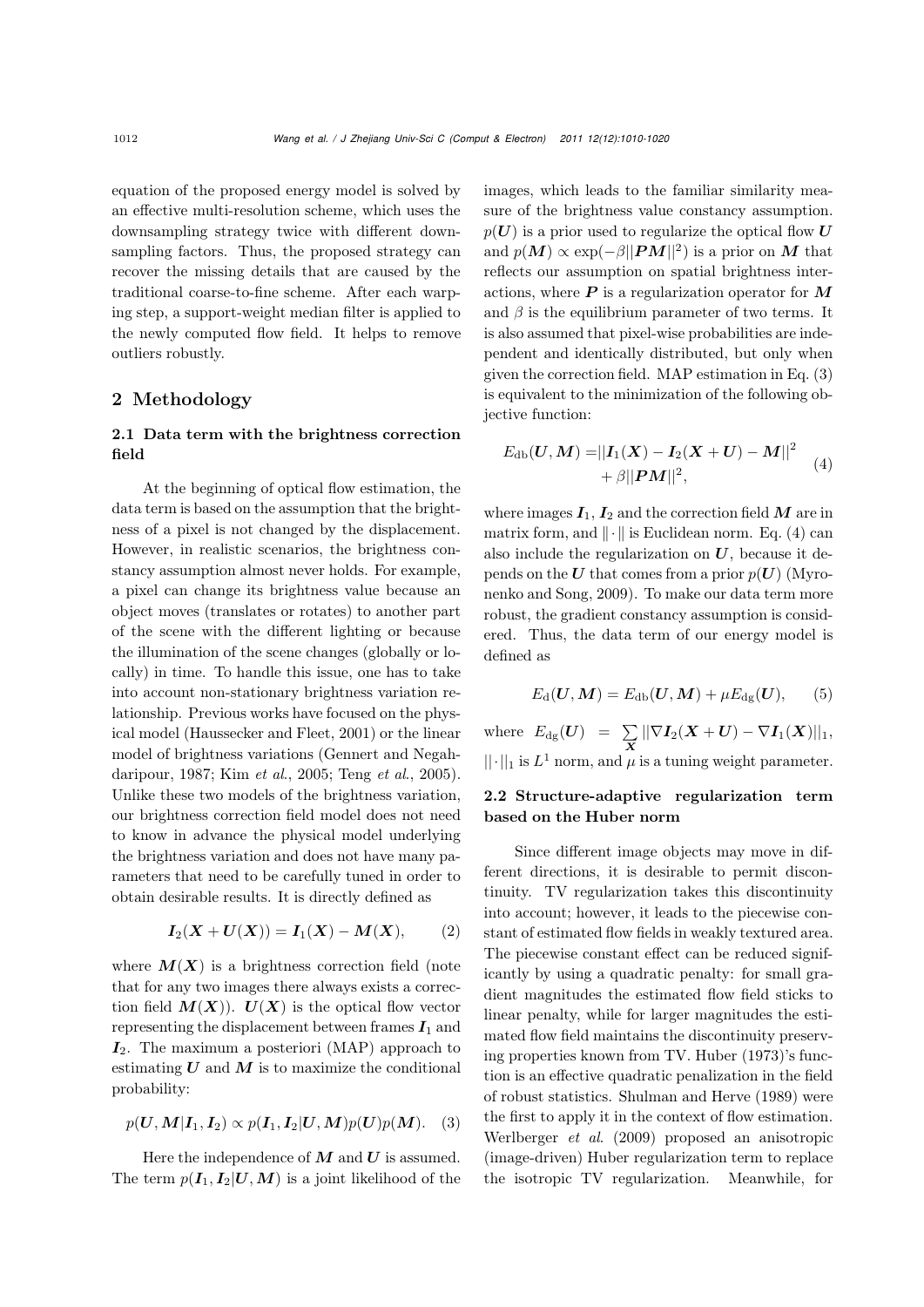many real-world examples, discontinuities of the motion field tend to coincide with object boundaries and discontinuities of the brightness function. Thus, Wedel *et al*. (2009b) proposed a structure-adaptive regularization term. Inspired by these methods, our regularization term is defined as

$$
E_{\rm s}(\boldsymbol{U}) = \sum_{\boldsymbol{X}} ||w(\boldsymbol{X}) \nabla U(\boldsymbol{X})||_{\delta}, \tag{6}
$$

$$
||j||_{\delta} = \begin{cases} |j|^2/(2\delta), & |j| \le \delta, \\ |j| - \delta/2, & \text{otherwise,} \end{cases}
$$
 (7)

where the threshold  $\delta$  is set to 0.01,  $w(\boldsymbol{X}) =$  $\exp(-||\nabla I_1||^k)$ , and k is set to 0.7 in our experiments.  $w(X)$  is the simple structure adaptive map that maintains motion discontinuity (Wedel *et al*., 2009b).

Thus, our objective function is defined as

$$
E(\boldsymbol{U},\boldsymbol{M})=E_{\mathrm{d}}(\boldsymbol{U},\boldsymbol{M})+\lambda E_{\mathrm{s}}(\boldsymbol{U}),\qquad(8)
$$

where  $\lambda$  is a regularization weight parameter.

#### 2.3 Formulation of the computing model

Eq. (8) is an energy function about the brightness correction field *M* and optical flow *U*. *M* and  $U$  can be found by minimizing Eq.  $(8)$ . We first solve analytically for  $M$  with fixed  $U$ . Letting the derivative of Eq.  $(8)$  only with respect to M be zero, we obtain

$$
\mathbf{M} = (\mathbf{I} + \beta \mathbf{P}^{\mathrm{T}} \mathbf{P})^{-1} \mathbf{r},\tag{9}
$$

where  $r = I_1(X) - I_2(X + U)$ , *I* is the identity matrix, and  $r$  is the residual image.  $P$  is a matrix, and is also the discrete derivative-based regularization of the brightness correction filed. The matrix  $P^{T}P$  is square, symmetric, and positive semidefinite. Thus, it allows spectral decomposition:  $P^{\mathrm{T}}P = DAD^{\mathrm{T}}, \Lambda = \text{diag}\{\lambda_1, \lambda_2, \cdots, \lambda_N\}, \lambda_i \geq$  $0, i = 1, 2, \dots, N$ , where N is the number of image pixels. Substituting *M* and  $P^{\mathrm{T}}P$  back into Eq. (8), we obtain

$$
E(\boldsymbol{U}) = \boldsymbol{r}^{\mathrm{T}} \boldsymbol{D} \boldsymbol{L} \boldsymbol{D}^{\mathrm{T}} \boldsymbol{r} + \mu E_{\mathrm{dg}}(\boldsymbol{U}) + \lambda E_{\mathrm{s}}(\boldsymbol{U}), \quad (10)
$$

where  $\mathbf{L} = \text{diag}\{l_1, l_2, \cdots, l_N\}, l_i = \beta \lambda_i/(1 + \beta \lambda_i),$  $0 \leq \lambda_i \leq 1, i = 1, 2, \cdots, N.$ 

According to the analysis of Myronenko and Song (2009),  $l_i = 1/((d_i^T r)^2/\alpha + 1)$ , where  $D =$  $[d_1, d_2, \cdots, d_N]$ , and  $\alpha$  is a trade-off parameter. The minimization problem of Eq. (10) is rewritten as

$$
E(\boldsymbol{U}) = \sum_{n=1}^{N} \log \left[ (\boldsymbol{d}_{n}^{\mathrm{T}} \boldsymbol{r})^{2} / \alpha + 1 \right] + \mu E_{\mathrm{dg}}(\boldsymbol{U})
$$
  
+  $\lambda E_{\mathrm{s}}(\boldsymbol{U}).$  (11)

Note that the matrix  $\bm{D}$  composed of basis eigenvectors is still unknown and thus needs to be defined. Here, the discrete cosine transform (DCT) basis (Strang, 1999) is used as a form of *D*. The reasons are twofold: DCT eigenvectors correspond to the discrete derivative-based regularization *P* ; and, they are the eigenvectors of the covariance matrix of a weakly stationary stochastic process. It is well known in signal processing theory that with the assumption of the constant mean and the Toeplitz covariance, a stochastic process is said to be weakly stationary (Gray, 2006). Thus, using the DCT basis  $D$  is implicitly related to the assumptions of a weakly stationary residual image or a finite-order Markov process. In Eq. (10), the matrix multiplication  $D^{T}r$  is just a discrete cosine transformation of  $r$ , which can be computed by DCT in  $O(N \log N)$ (Strang, 1999).

 $E(U)$  in Eq. (11) is considered as an energy functional with respect to the optical flow field  $U(X)$ , and minimized by solving its corresponding Euler-Lagrange equation. Since  $\varphi(x) = |x|$ is not continuously differentiable, we use  $\varphi(x^2) =$  $\sqrt{x^2 + \varepsilon}, \varepsilon > 0$  to approximate it. According to the calculus of variations (see the Appendix for the derivation of Eq. (12)), the Euler-Lagrange equation of Eq. (11) is obtained as follows:

$$
-idct\left(\frac{2A}{A^2+\alpha}\right)\nabla I_2(X+U) + \mu \nabla \varphi(||\nabla I_2(X+U) - \nabla I_1(X)||_1^2) \quad (12) - \lambda \text{div}(\phi'(\nabla U)\nabla U) = 0,
$$

where  $\phi(\nabla U) = ||w(X)\nabla U||_{\delta}$  and  $A = \det(I_1(X) - I_2)$  $I_2(X+U)$ ). The dct and idct are discrete cosine transform and inverse discrete cosine transform, respectively.

#### 3 Implementation

Since Eq. (12) is highly non-linear, the minimization is not trivial. We use the first-order Taylor expansion to approximate the non-linear term  $\nabla I_2(X+U)$  and **A**, i.e.,  $\nabla I_2(X+U) = \nabla I_2(X) +$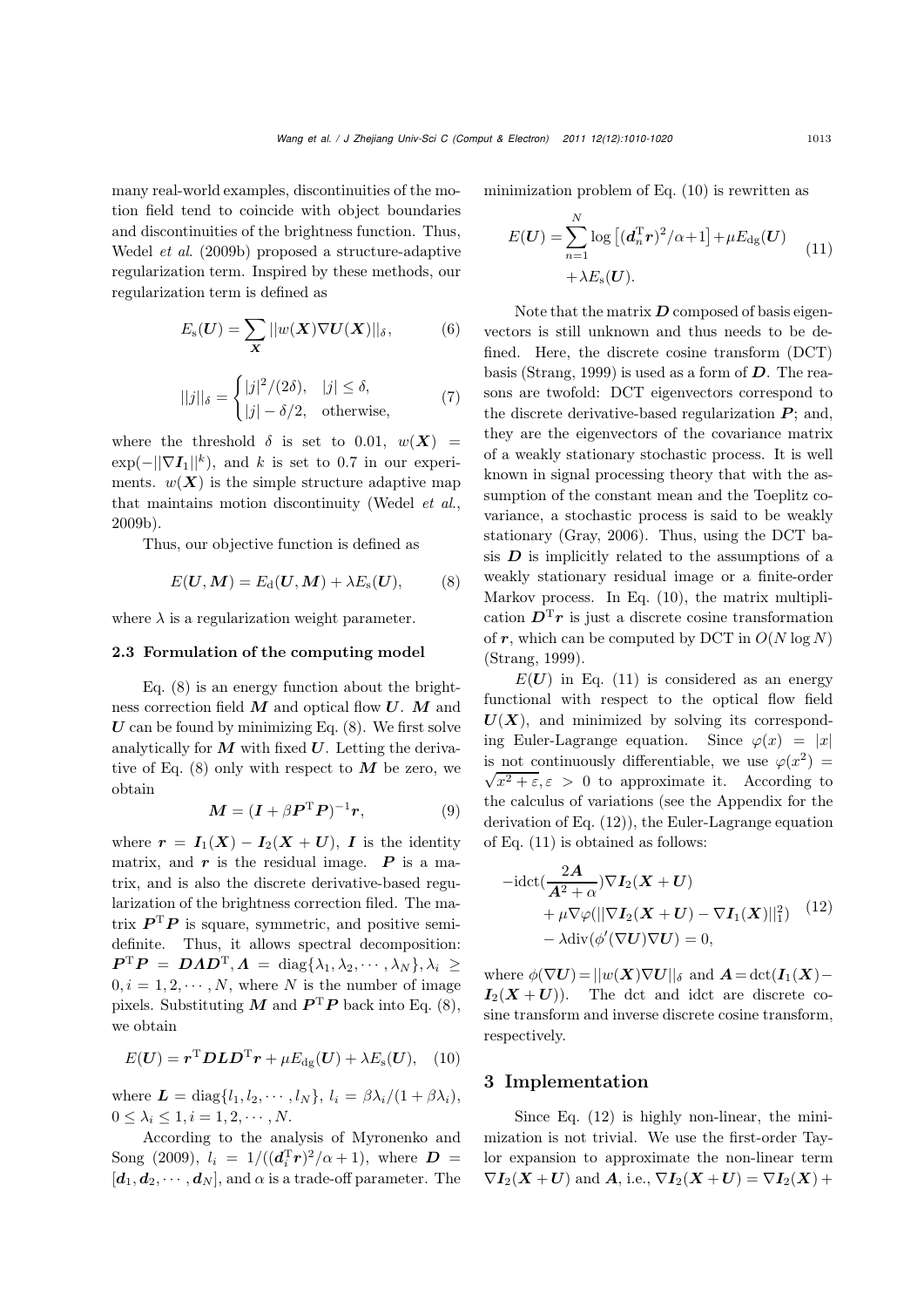$\nabla^2 I_2(X)^\mathrm{T} U$  and  $A(X+U) = A(X) + \nabla A(X)^\mathrm{T} U$ . The linear system of equations can be solved by fixed point iterations.

To find the global optimum of the proposed energy, the multi-resolution method is commonly used. One problem of the coarse-to-fine strategy resides in the warping process, which transforms images by a coarser estimated field. However, if the estimation at the coarser level is pretty close to the exact coarser field, errors introduced by the warping process are negligible. To resolve this issue, we propose two strategies.

1. Support-weight median filter

After each warping step, we apply a supportweight median filter to the newly computed flow field. It further increases the robustness to reject outliers, because this filter considers the brightness similarity and geometric proximity between central pixels and neighboring pixels (Yoon and Kweon, 2006). Sun *et al*. (2010) quantitatively studied various aspects of the median filter to reduce noise for improving accuracy. Thus, we adopt the composited support-weight median filter proposed by Yoon and Kweon (2006) and Sun *et al*. (2010). This strategy is defined as

$$
\min_{\bar{\boldsymbol{U}}_{X}} \sum_{Y \in N_{X}} L_{X,Y} |\bar{\boldsymbol{U}}_{X} - \boldsymbol{U}_{Y}|, \tag{13}
$$

where  $L_{X,Y} = \exp(-\left(\frac{\Delta a}{\xi} + \frac{\Delta b}{v}\right)r), r = O(X)/O(Y)$ ,  $N_X$  denotes the set of neighbors of pixel X (it is set to  $7 \times 7$  neighbors of the central pixel X in our experiments),  $O(X)$  and  $O(Y)$  are calculated using Eq.  $(22)$  in Sand and Teller  $(2008)$ ,  $U_Y$  is the displacement vector of the previous level, and  $U_X$ is the initial displacement vector of the fine level.  $\Delta a(X, Y)$  denotes the brightness similarity between  $I(X)$  and  $I(Y)$  measured as Euclidean distance and  $\Delta b(X, Y)$  is the Euclidean distance, i.e., the proximity between X and Y. The parameters  $\xi$  and  $v$  are used to tune the influence of brightness similarity and spatial proximity. Eq. (13) can be solved using the algorithm presented by Li and Osher (2009).

### 2. Downsampling strategy

We adopt the twice downsampling strategy to estimate the optical flow field. At the first stage, we use a five-level pyramid with a downsampling factor of 0.6. At the second stage, we use the result obtained from the first stage to initialize the flow, and a different factor of 0.85 is adopted in this pyramid

downsampling. This can make up for the errors that are caused by using only a single downsampling factor. In experiments, we try multi-downsampling (for example, 3, 4,  $\cdots$ ), and find that the results using twice downsampling are more accurate than those using single downsampling. Experiments show that the improvement using multi-sampling is not obvious as compared to twice downsampling. Concerning the computation time, we adopt the twice downsampling strategies here. Fig. 1 shows an example of the test images from the Middlebury dataset (Baker *et al*., 2007) for optical flow estimation by single downsampling (with a downsampling factor of 0.85) and our twice downsampling with different coefficients. Figs. 1a and 1e are the test images of the 'Grove' and 'RubberWhale', respectively. Figs. 1b and 1f are their corresponding ground truth flows. Figs. 1c and 1g are the results using a single downsampling strategy. Figs. 1d and 1h are the results using our twice downsampling strategy with different coefficients. We use the corresponding average angular error (AAE) and the average end-point error (EPE) measures (Barron *et al*., 1994). Our downsampling strategy gives smaller AAEs and EPEs than single downsampling for optical flow estimation, and the results are more accurate than those using single downsampling.

#### 4 Experiments and evaluation

We implemented the algorithm in Matlab, and tested it on an Intel<sup>®</sup> Core<sup>TM</sup> Duo CPU T7300 2.00 GHz machine with 2 GB RAM. The experiments were performed on test image sequences of Middlebury datasets (Baker *et al*., 2007). We empirically found the parameter values  $\alpha = 0.05$ ,  $\mu = 0.2$ ,  $\lambda = 10^{-3}, \ \varepsilon = 10^{-6}, \ \xi = 90, \text{ and } v = 90 \text{ to be}$ satisfactory, which we used in all experiments unless explicitly stated. It took 115 s for the 'Urban' image sequences at resolution  $420 \times 380$ .

#### 4.1 Comparisons of different models

The first experiment shows the effectiveness of our data term. We compared the proposed data term with four different data terms in  $L^1$  norm: (1) the brightness constancy constraint (BCC); (2) the gradient constancy constraint (GCC); (3) the combination of the brightness constancy and the gradient constancy constraints (BGCC) (equilibrium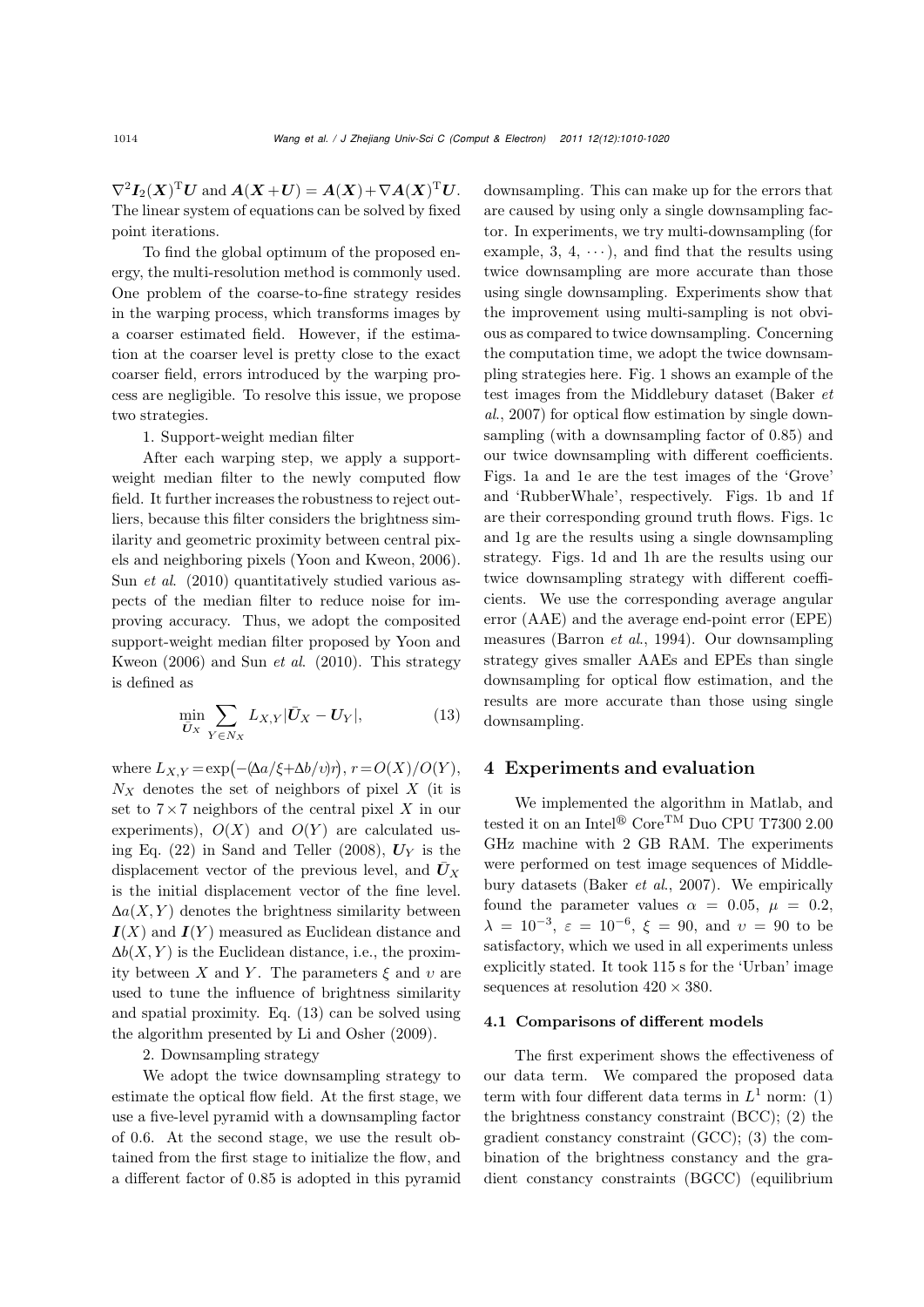

Fig. 1 The visual comparison of single downsampling and our twice downsampling. (a) 'Grove'; (b) The ground truth flow; (c) The result using single downsampling (AAE, 2.118°; EPE, 0.118); (d) The result using our twice downsampling (AAE, 1.306°; EPE, 0.089); (e) 'RubberWhale'; (f) The ground truth flow; (g) The result using single downsampling (AAE, 3.368◦; EPE, 0.109); (h) The result using our twice downsampling (AAE, 2.634◦; EPE, 0.084). AAE: average angular error; EPE: end-point error

parameter  $\mu = 1$ ) (Here, our model also uses the equilibrium parameter  $\mu = 1$ ; (4) the one using Kim *et al.* (2005)'s method. For fairness, we adopted the same regularization term to form the full model, and employed the uniform multi-resolution scheme to compute the optical flow field.

Fig. 2 shows the error comparison of the 'Grove2', 'Venus', 'Urban2', and 'Dimetrodon' sequences from Middlebury University (Baker *et al*., 2007). We used the corresponding average angular error (AAE) measure (Barron *et al*., 1994) to compare the quality of estimated flow fields with the ground truth. The AAEs for 'Urban2' and 'Venus' are small when using the BCC, and the GCC is favored in 'Grove2' and 'Dimetrodon' due to the illumination change. The AAEs using the BGCC are always between the BCC and the GCC. The AAEs using Kim's method are smaller than those using BCC, but at medium level. Since our data term adopts the brightness correction field combined with the gradient constraint, the results are more accurate than the others.

Fig. 3 shows the visual comparison for close-up of 'Grove3'. Image (a) is our whole estimated optical flow field from frame 10 and frame 11 of 'Grove3' in the Middlebury University database. Image (b) shows the close-up of the ground truth. Images (c) and (d) show close-up results by using BGCC and GCC, respectively. Image (e) is the result using Kim



Fig. 2 Flow estimation average angular errors (AAE) with respect to different models. BCC: brightness constancy constraint; GCC: gradient constancy constraint; BGCC: brightness constancy and gradient constancy constraints

*et al.* (2005)'s method. As shown in the close-up images, some details of branches disappear when employing BGCC, GCC, and Kim's model. Our model is able to recover the branch details much better, as shown in image (f).

## 4.2 Optical flow benchmarking on Middlebury datasets

To evaluate the accuracy of current flow estimation techniques, benchmark sequences with a reliable ground truth are required. We used sequences of Middlebury datasets (Baker *et al*., 2007) to test our method. Table 1 shows the AAEs of various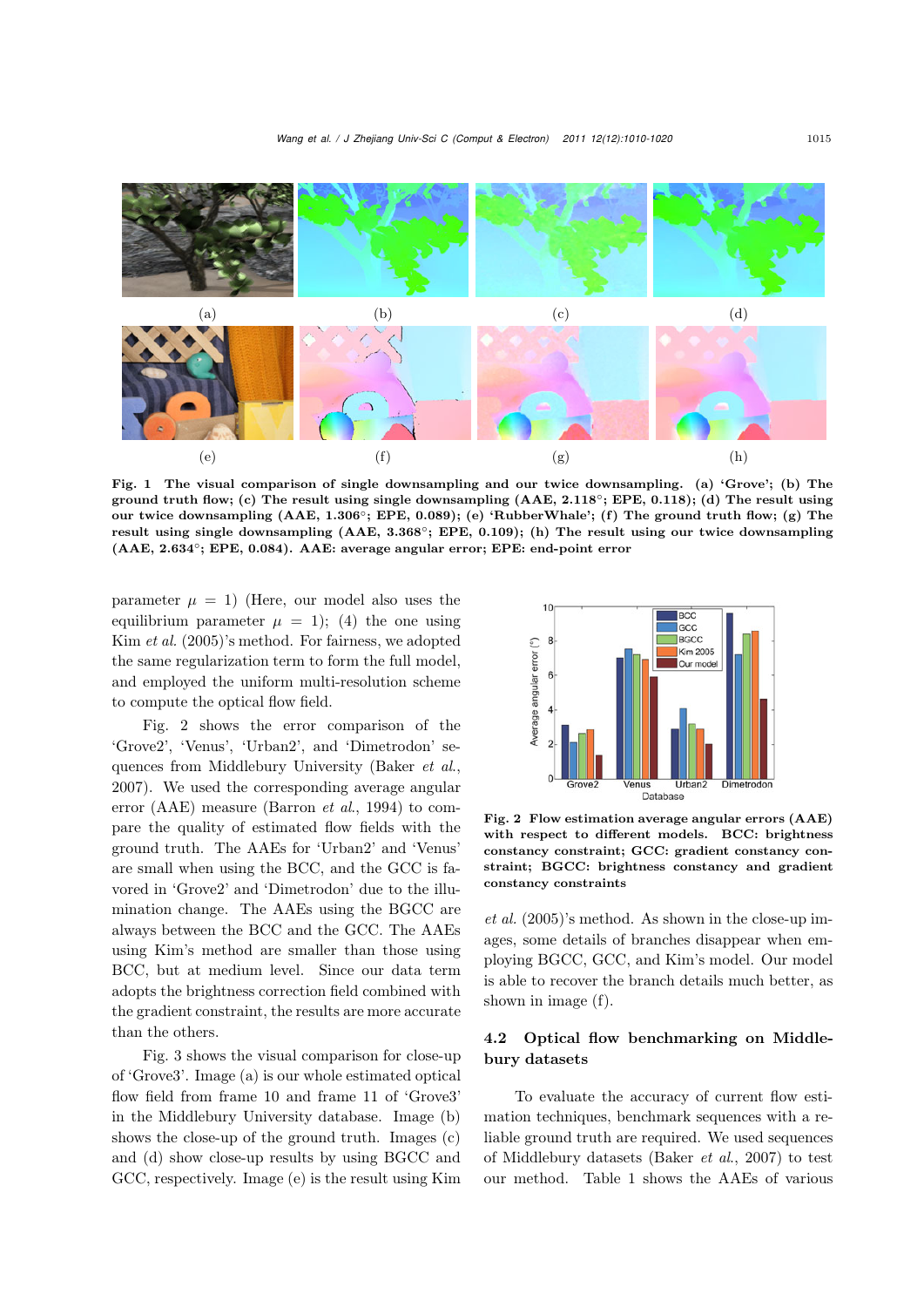methods on different Middlebury sequences. Our method gives smaller AAEs than those methods for optical flow estimation.

Fig. 4 shows a comprehensive comparison of results produced by a number of approaches in the same framework. These methods contain: integrating the statistical framework with the linear model of the brightness variation (Kim *et al*., 2005), using an appropriate adaptive regularization term (Wedel *et al*., 2009b), employing an efficient median filter model (Sun *et al*., 2010), and adopting an image-driven regularization term (Werlberger Table 1 Comparison of various methods regarding the average angular error (AAE) on different Middlebury sequences

| МS                 | Average angular error $(°)$ |       |       |       |       |
|--------------------|-----------------------------|-------|-------|-------|-------|
|                    | Brox                        | Zach  | Kim   | Sun   | Ours  |
| <b>RubberWhale</b> | 5.794                       | 5.639 | 5.846 | 4.012 | 3.372 |
| Hydrangea          | 5.496                       | 5.536 | 5.385 | 2.873 | 1.965 |
| Dimetrodon         | 5.297                       | 4.610 | 4.575 | 2.136 | 2.273 |
| Urban3             | 5.242                       | 7.440 | 4.784 | 3.456 | 2.794 |
| Grove <sub>3</sub> | 6.356                       | 7.471 | 5.845 | 4.987 | 4.768 |

MS: Middlebury sequence. Brox: Brox *et al*. (2004); Zach: Zach *et al*. (2007); Kim: Kim *et al*. (2005); Sun: Sun *et al*. (2010); Ours: our method



Fig. 3 The visual comparison of the optical flow results. (a) Our estimated flow result; (b) The ground truth flow; (c) The close-up estimated flow result using the brightness and the gradient constraints (BGCC); (d) The close-up estimated flow result using the gradient constraint (GCC); (e) The close-up estimated flow result using Kim *et al.* (2005)'s method; (f) The close-up of our estimated flow result



Fig. 4 The visual comparison of different methods. (a) Patch of frame 10; (b) The ground truth flow; (c) Integrating the statistical framework with the linear model of the brightness variation (Kim *et al*., 2005); (d) Using an appropriate adaptive regularization term (Wedel *et al.*, 2009b); (e) Patch of frame 11; (f) Employing an efficient median filter model (Sun *et al*., 2010); (g) Adopting an image-driven regularization term (Werlberger *et al*., 2009); (h) Our result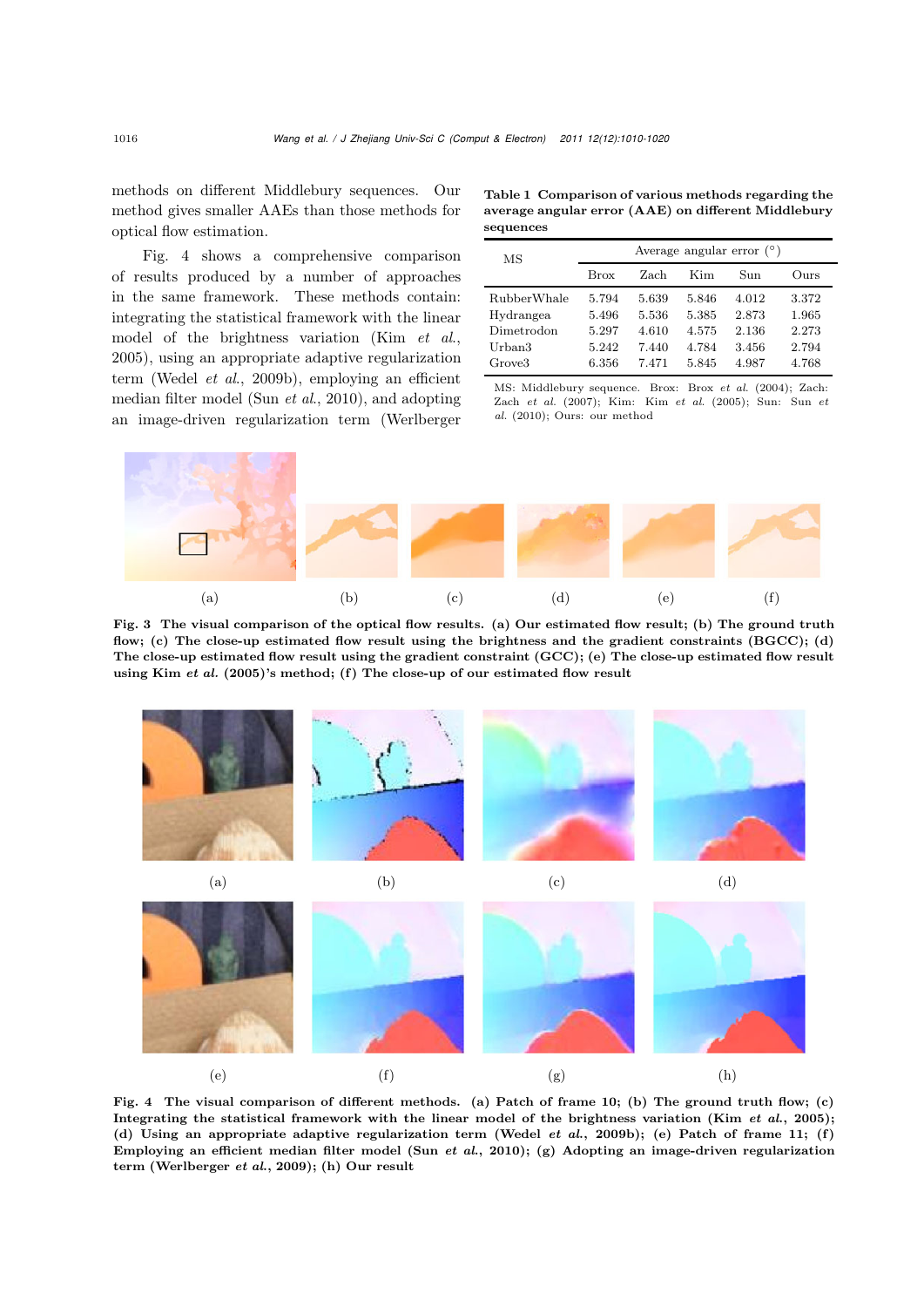*et al*., 2009). Using these methods, the edges of objects obtained are fuzzy, and the clearance between the wheel and the army men disappears. Our model produces an agreeable optical flow estimation in detail (Fig. 4h), due to the robust data term (integrating the brightness correction field and gradient constancy assumption) and the structure-adaptive regularization based on the Huber norm.

### 4.3 Complex-motion optical flow estimation

We compared the proposed method with a number of optical flow methods on some complex motion examples. Fig. 5 shows three examples containing complex articulated motion. The first row shows two-object-overlaid images from Middlebury datasets. From the second row to the fourth row, estimated optical flow results using the classical



Fig. 5 The visual comparison on some complex motion examples. Top row: two-object-overlaid images from the Middlebury training dataset (Baker *et al*., 2007); center top row: results obtained using the classic warping model (Brox *et al*., 2004); center row: results obtained using SIFT flow (Liu *et al*., 2008); center bottom row: results obtained using LDOF (Brox and Malik, 2011); bottom row: results obtained with our method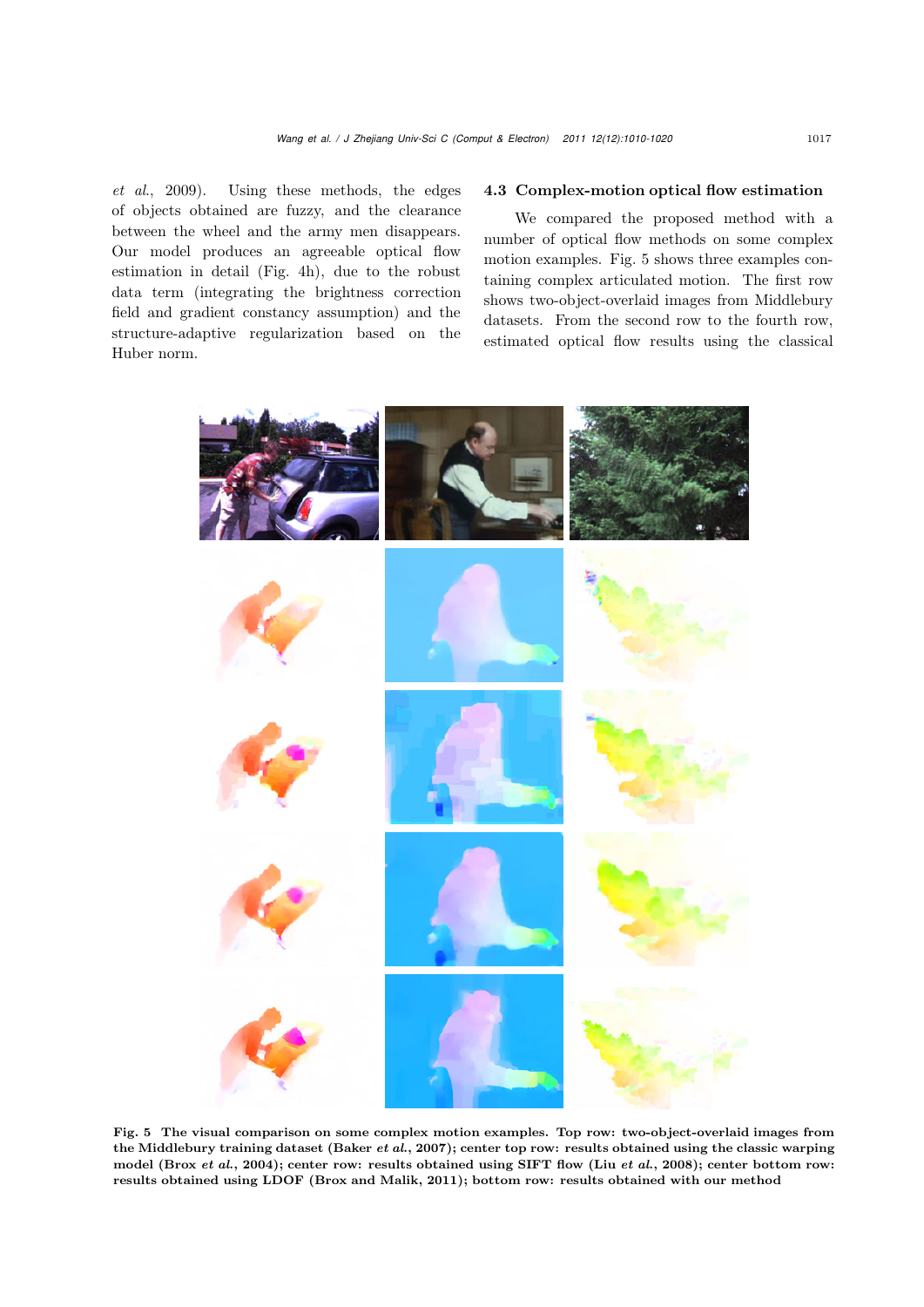combination model (Brox *et al*., 2004), large displacement optical flow (LDOF) (Brox and Malik, 2011), and scale-invariant feature transform (SIFT) flow (Liu *et al*., 2008) are shown, respectively. The last row displays our estimated optical flow. There are some problems in motion details estimation using the classical combination model of Brox *et al*. (2004). For example, the motion of the rear windows in the left, the motion of elbow of the sword arm in the middle, and the motion of branches in the right are missing. The SIFT flow method shows typical discretization and quantization artifacts, in particular discontinuities aligned with the grid axes and block effects due to missing subpixel accuracy. Compared with SIFT flow, the results of LDOF are much better. The reason is that this method performs region-based descriptor matching and recovers large displacement flow by adjusting the objective to favor matching results. However, sometimes it is vulnerable to matching outliers, and does not estimate boundary details between regions well. Using the proposed model and the effective multi-resolution scheme, our experimental results are more accurate for estimating details of complex motion than the above methods, as shown in the last row of Fig. 5.

### 5 Conclusions and future work

In this paper, we present a new energy model for robust optical flow estimation. It consists of two terms: a data term combining a brightness correction field with a gradient constancy assumption, and a structure-adaptive regularization term based on the robust Huber norm. Compared with other methods, the proposed model can deal with slight changes of illumination conditions and reduces the piecewise constant of estimated flow fields in weakly textured areas from total variation. We solve the Euler-Lagrange equation of the proposed energy using a more effective multi-resolution method, which adopts the downsampling strategy twice with different downsampling factors. The proposed method recovers the missing motion details that are caused by using the traditional coarse-to-fine scheme. After each warping step, we apply a support-weight median filter to the newly computed flow field for rejecting outliers. The comparative experiments with state-of-the-art methods show that our method is more effective and produces more accurate results of optical flow estimation. Our future research will focus on estimating large disparities, which has a great promise on boosting the accuracy of motion estimation taking advantage of the proposed model without the necessity of using typical coarse-to-fine approaches.

## Acknowledgements

We are grateful to the anonymous reviewers for their valuable comments and suggestions, and to Middlebury University for providing the experimental data.

#### References

- Baker, S., Roth, S., Scharstein, D., Black, M., Lewis, J., Szeliski, R., 2007. A Database and Evaluation Methodology for Optical Flow. IEEE 11th Int. Conf. on Computer Vision, p.1-8. [doi:10.1109/ICCV.2007.4408903]
- Barron, J., Fleet, D., Beauchemin, S., 1994. Performance of optical flow techniques. *Int. J. Comput. Vis.*, 12(1): 43-77. [doi:10.1007/BF01420984]
- Black, M.J., Anandan, P., 1996. The robust estimation of multiple motions: parametric and piecewise-smooth flow fields. *Comput. Vis. Image Understand.*, 63(1):75- 104. [doi:10.1006/cviu.1996.0006]
- Brox, T., Malik, J., 2011. Large displacement optical flow: descriptor matching in variational motion estimation. *IEEE Trans. Pattern Anal. Mach. Intell.*, 33(3):500- 513. [doi:10.1109/TPAMI.2010.143]
- Brox, T., Bruhn, A., Papenberg, N., Weickert, J., 2004. High Accuracy Optical Flow Estimation Based on a Theory for Warping. European Conf. on Computer Vision, p.25-36.
- Bruhn, A., Weickert, J., Schnörr, C., 2005. Lucas/Kanade meets Horn/Schunk: combining local and global optical flow methods. *Int. J. Comput. Vis.*, 61(3):211-231. [doi:10.1023/B:VISI.0000045324.43199.43]
- Cassisa, C., Simoens, S., Prinet, V., 2009. Two-frame optical flow formulation in an unwarped multiresolution scheme. *LNCS*, 5856:790-797. [doi:10.1007/978-3-642- 10268-4\_93]
- Dessauer, M.P., Dua, S., 2010. Optical flow object detection, motion estimation, and tracking on moving vehicles using wavelet decompositions. *SPIE*, 7694:76941J. [doi:10.1117/12.853281]
- Efros, A., Berg, A., Mori, G., Malik, J., 2003. Recognizing Action at a Distance. Proc. 9th IEEE Int. Conf. on Computer Vision, p.726-733. [doi:10.1109/ICCV.2003. 1238420]
- Fakih, A., Zelek, J., 2008. Structure from Motion: Combining Features Correspondences and Optical Flow. 19th Int. Conf. on Pattern Recognition, p.1-4. [doi:10. 1109/ICPR.2008.4761007]
- Gennert, M.A., Negahdaripour, S., 1987. Relaxing the Brightness Constancy Assumption in Computing Optical Flow. Technical Report, Massachusetts Institute of Technology, Cambridge, MA, USA.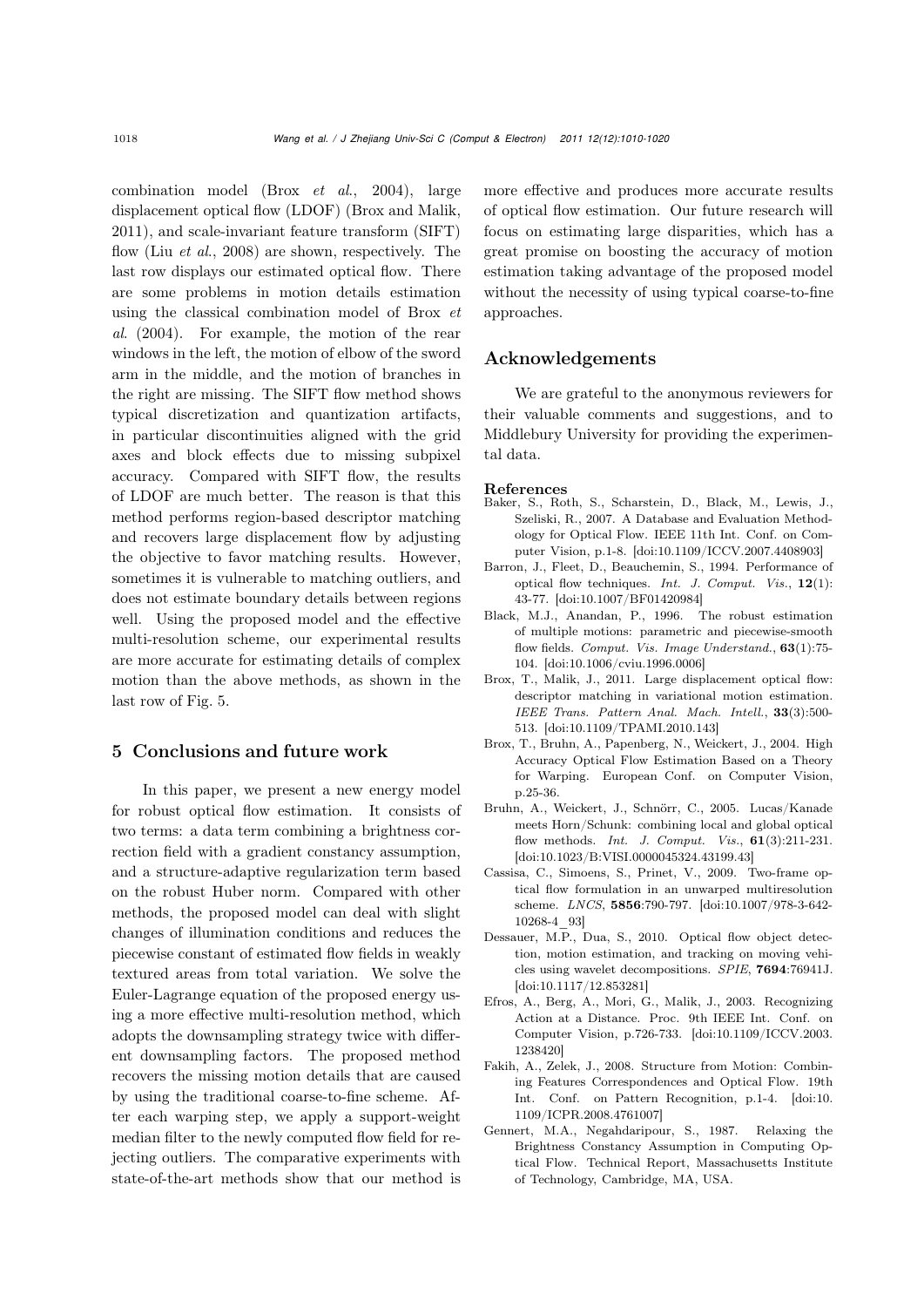- Gilland, D.R., Mair, B.A., Parker, J.G., 2008. Motion estimation for cardiac emission tomography by optical flow methods. *Phys. Med. Biol.*, 53(11):2991-3006. [doi:10.1088/0031-9155/53/11/016]
- Gray, R.M., 2006. Toeplitz and circulant matrices: a review foundations and trends. *Commun. Inform. Theory*, 2(3):155-239. [doi:10.1561/0100000006]
- Haussecker, H.W., Fleet, D.J., 2001. Computing optical flow with physical models of brightness variation. *IEEE Trans. Pattern Anal. Mach. Intell.*, 23(6):661-673. [doi:10.1109/34.927465]
- Horn, B., Schunck, B., 1981. Determining optical flow. *Artif. Intell.*, 17(1-3):185-203. [doi:10.1016/0004- 3702(81)90024-2]
- Hsiao, I., Rangarajan, A., Gindi, G., 2003. A new convex edge-preserving median prior with applications to tomography. *IEEE Trans. Med. Imag.*, 22(5):580-585. [doi:10.1109/TMI.2003.812249]
- Huber, P.J., 1973. Robust regression: asymptotics, conjectures and Monte Carlo. *Ann. Stat.*, 1(5):799-821. [doi:10.1214/aos/1176342503]
- Kim, Y.H., Martinez, A.M., Kak, C.A., 2005. Robust motion estimation under varying illumination. *Image Vis. Comput.*, 23(4):365-375. [doi:10.1016/j.imavis.2004. 05.010]
- Lempitsky, V., Roth, S., Rother, C., 2008. FusionFlow: Discrete Continuous Optimization for Optical Flow Estimation. IEEE Conf. on Computer Vision and Pattern Recognition, p.1-8. [doi:10.1109/CVPR.2008.4587751]
- Li, Y., Osher, S., 2009. A new median formula with applications to PDE based denoising. *Commun. Math. Sci.*, 7(3):741-753.
- Liu, C., Yuen, J., Torralba, A., Sivic, J., Freeman, W.T., 2008. SIFT flow: dense correspondence across different scenes. *LNCS*, 5304:28-42. [doi:10.1007/978-3-540- 88690-7\_3]
- Myronenko, A., Song, X., 2009. Image Registration by Minimization of Residual Complexity. IEEE Conf. on Computer Vision and Pattern Recognition, p.49-56. [doi:10.1109/CVPR.2009.5206571]
- Negahdaripour, S., 1998. Revised definition of optical flow: integration of radiometric and geometric cues for dynamic scene analysis. *IEEE Trans. Pattern Anal. Mach. Intell.*, 20(9):961-979. [doi:10.1109/34.713362]
- Sand, P., Teller, S., 2008. Particle video: long-range motion estimation using point trajectories. *Int. J. Comput. Vis.*, 80(1):72-91. [doi:10.1007/s11263-008-0136-6]
- Shulman, D., Herve, J.Y., 1989. Regularization of Discontinuous Flow Fields. Proc. Workshop on Visual Motion, p.81-86. [doi:10.1109/WVM.1989.47097]
- Steinbrücker, F., Pock., T., 2009. Large Displacement Optical Flow Computation without Warping. Int. Conf. on Computer Vision, p.1609-1614.
- Strang, G., 1999. The discrete cosine transform. *SIAM Rev.*, 41(1):135-147. [doi:10.1137/S0036144598336745]
- Sun, D., Roth, S., Black, M.J., 2010. Secrets of Optical Flow Estimation and Their Principles. IEEE Conf. on Computer Vision and Pattern Recognition, p.2432-2439. [doi:10.1109/CVPR.2010.5539939]
- Teng, C.H., Lai, S.H., Chen, Y.S., Hsu, W.H., 2005. Accurate optical flow computation under non-uniform brightness variations. *Comput. Vis. Image Understand.*, 97(3):315-346. [doi:10.1016/j.cviu.2004.08.002]
- Wang, M.Y., Hu, H.B., Qin, B.J., 2007. Robust Deformable Medical Image Registration Using Optical Flow and Multilevel Free Form Deformation. Nuclear Science Symp. Conf. Record, p.4552-4555.
- Wedel, A., Pock, T., Zach, C., Bischof, H., Cremers, D., 2009a. An improved algorithm for  $TV-L^1$  optical flow. *LNCS*, 5604:23-45. [doi:10.1007/978-3-642-03061-1\_2]
- Wedel, A., Cremers, D., Pock, T., Bischof, H., 2009b. Structure- and Motion-Adaptive Regularization for High Accuracy Optic Flow. IEEE 12th Int. Conf. on Computer Vision, p.1663-1668. [doi:10.1109/ICCV. 2009.5459375]
- Werlberger, M., Trobin, W., Pock, T., Wedel, A., Cremers, D., Bischof, H., 2009. Anisotropic Huber-L<sup>1</sup> Optical Flow. British Machine Vision Conf., p.1-11.
- Yoon, K.J., Kweon, I.S., 2006. Adaptive supportweight approach for correspondence search. *IEEE Trans. Pattern Anal. Mach. Intell.*, 28(4):650-656. [doi:10.1109/TPAMI.2006.70]
- Zach, C., Pock, T., Bischof, H., 2007. A duality based approach for realtime TV-*L*<sup>1</sup> optical flow. *LNCS*, 4713:214-223. [doi:10.1007/978-3-540-74936-3\_22]

## Appendix: derivation of Eq. (12)

We rewrite Eq.  $(11)$  as follows:

$$
E(\boldsymbol{U}) = \sum_{n=1}^{N} \log \left( (d_n^{\mathrm{T}} \boldsymbol{r})^2 / \alpha + 1 \right)
$$
  
+  $\mu \sum_{\boldsymbol{X}} ||\nabla I_2(\boldsymbol{X} + \boldsymbol{U}) - \nabla I_1(\boldsymbol{X})||_1$   
+  $\lambda \sum_{\boldsymbol{X}} ||w(\boldsymbol{X}) \nabla U||_{\delta}.$  (A1)

For convenience, we assume  $E(U) = E_1(U) +$  $E_2(U)$ .

$$
E_1(\boldsymbol{U}) = \sum_{n=1}^{N} \log \left( (d_n^{\mathrm{T}} \boldsymbol{r})^2 / \alpha + 1 \right), \qquad \text{(A2)}
$$
  
\n
$$
E_2(\boldsymbol{U}) = \mu \sum_{\mathbf{X}} ||\nabla \boldsymbol{I}_2(\boldsymbol{X} + \boldsymbol{U}) - \nabla \boldsymbol{I}_1(\boldsymbol{X})||_1
$$
  
\n
$$
+ \lambda \sum_{\mathbf{X}} ||\nabla \boldsymbol{U}||_{\delta}. \qquad \text{(A3)}
$$

According to the analysis of Myronenko and Song (2009),  $d_n^{\mathrm{T}}r$  is the discrete cosine transform of  $r$ , and it denotes  $\mathbf{A} = \text{dct}\{\mathbf{r}\}\$ . The dct and idct are discrete cosine transform and inverse discrete cosine transform, respectively.